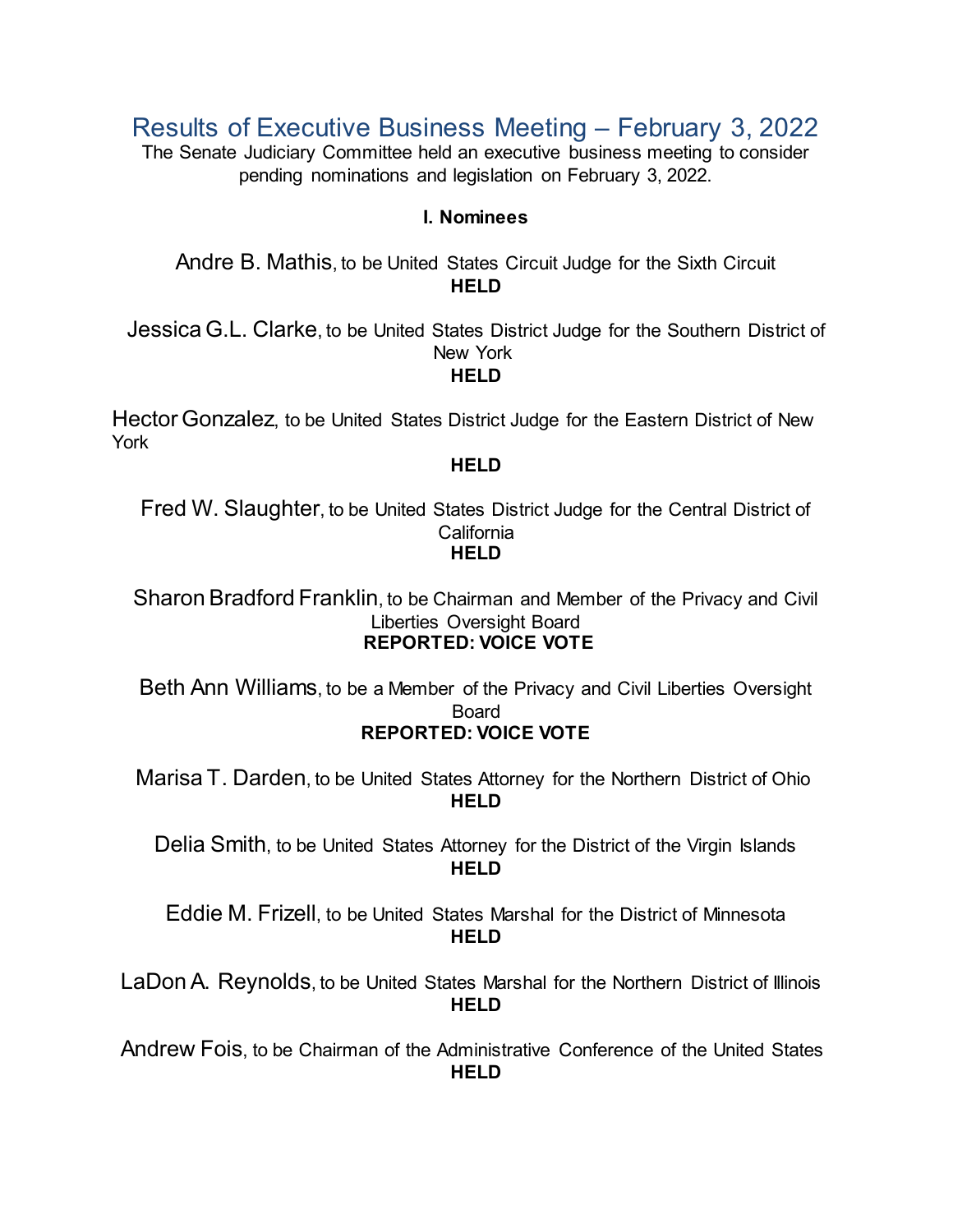#### **II. Bills**

# S. 2710, Open App Markets Act (Blumenthal, Blackburn, Klobuchar, Booker, Graham, Kennedy, Hirono, Hawley, Durbin) **ORDERED REPORTED FAVORABLY IN THE NATURE OF A SUBSTITUTE 20-2**

**Aye:** Durbin, Leahy, Feinstein, Whitehouse, Klobuchar, Coons (Proxy), Blumenthal, Hirono, Booker, Padilla, Ossoff, Grassley, Graham (Proxy), Lee (Proxy), Cruz, Sasse (Proxy), Hawley (Proxy), Cotton (Proxy), Kennedy, Blackburn

**Nay:** Cornyn, Tillis (Proxy)

## Managers Amendment SIL22261 **ADOPTED: VOICE VOTE**

## Tillis Amendment SIL22260 **FAILED: ROLL CALL VOTE 4-18**

**Aye:** Feinstein, Cornyn, Sasse (Proxy), Tillis

**Nay:** Durbin, Leahy, Whitehouse, Klobuchar, Coons (Proxy), Blumenthal, Hirono, Booker, Padilla, Ossoff, Grassley, Graham (Proxy), Lee, Cruz, Hawley (Proxy), Cotton (Proxy), Kennedy, Blackburn

## Tillis Amendment SIL22266 **FAILED: ROLL CALL VOTE 4-18**

**Aye:** Cornyn, Lee, Sasse (Proxy), Tillis

**Nay:** Durbin, Leahy, Feinstein, Whitehouse, Klobuchar, Coons (Proxy), Blumenthal, Hirono, Booker, Padilla, Ossoff, Grassley, Graham (Proxy), Cruz, Hawley (Proxy), Cotton (Proxy), Kennedy, Blackburn

> Tillis Amendment SIL22259 **FAILED: VOICE VOTE**

> > **Aye:** Tillis